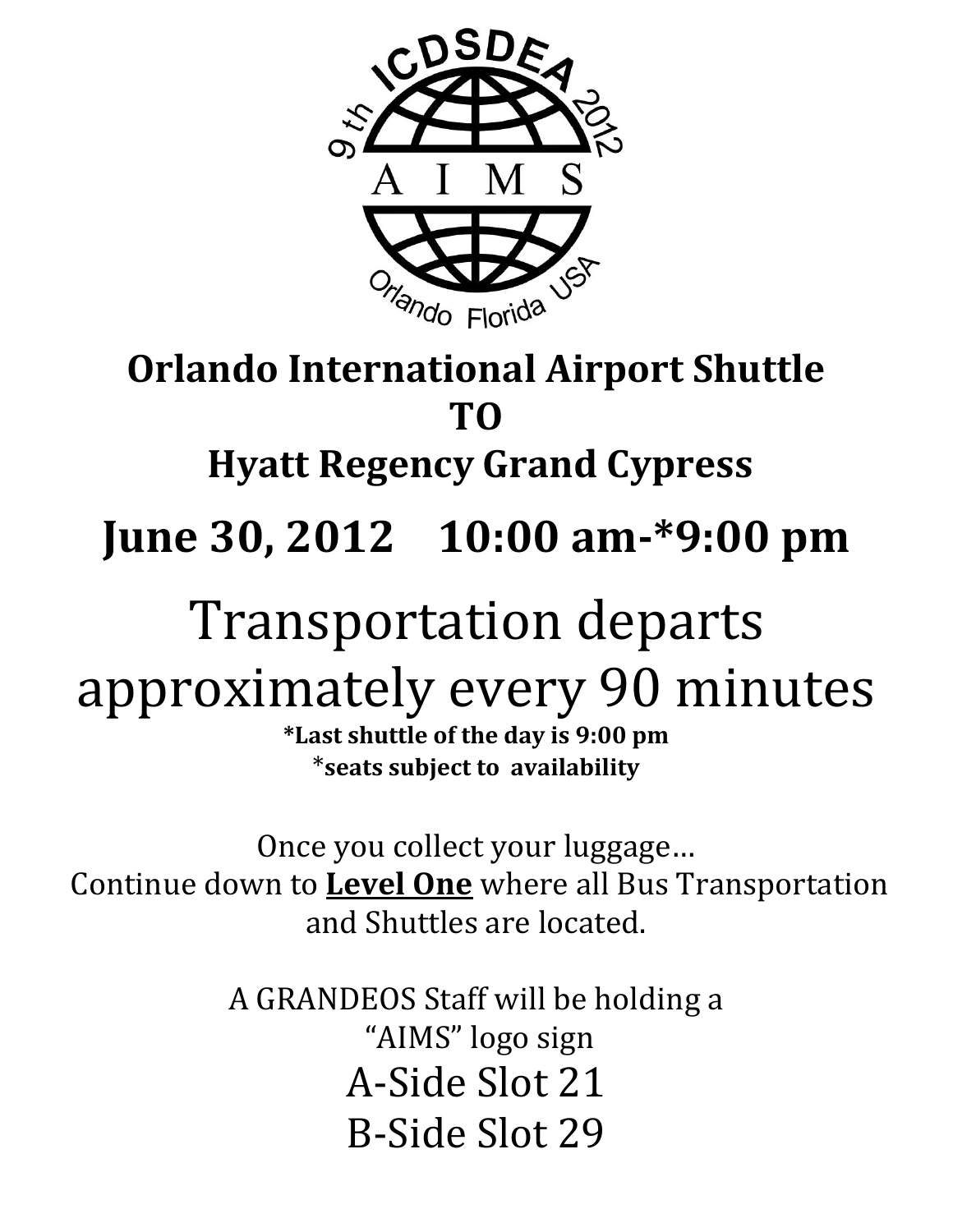

## **Hyatt Regency Grand Cypress TO Orlando International Airport July 6, 2012**

**Transportation departs From "Portico" located on the convention level**

DEPARTURE TIMES FROM HOTEL 6:00 am 6:30 am 7:30 am 8:00 am 9:00 am 9:30 am seats subject to availability

Please see next page for more information